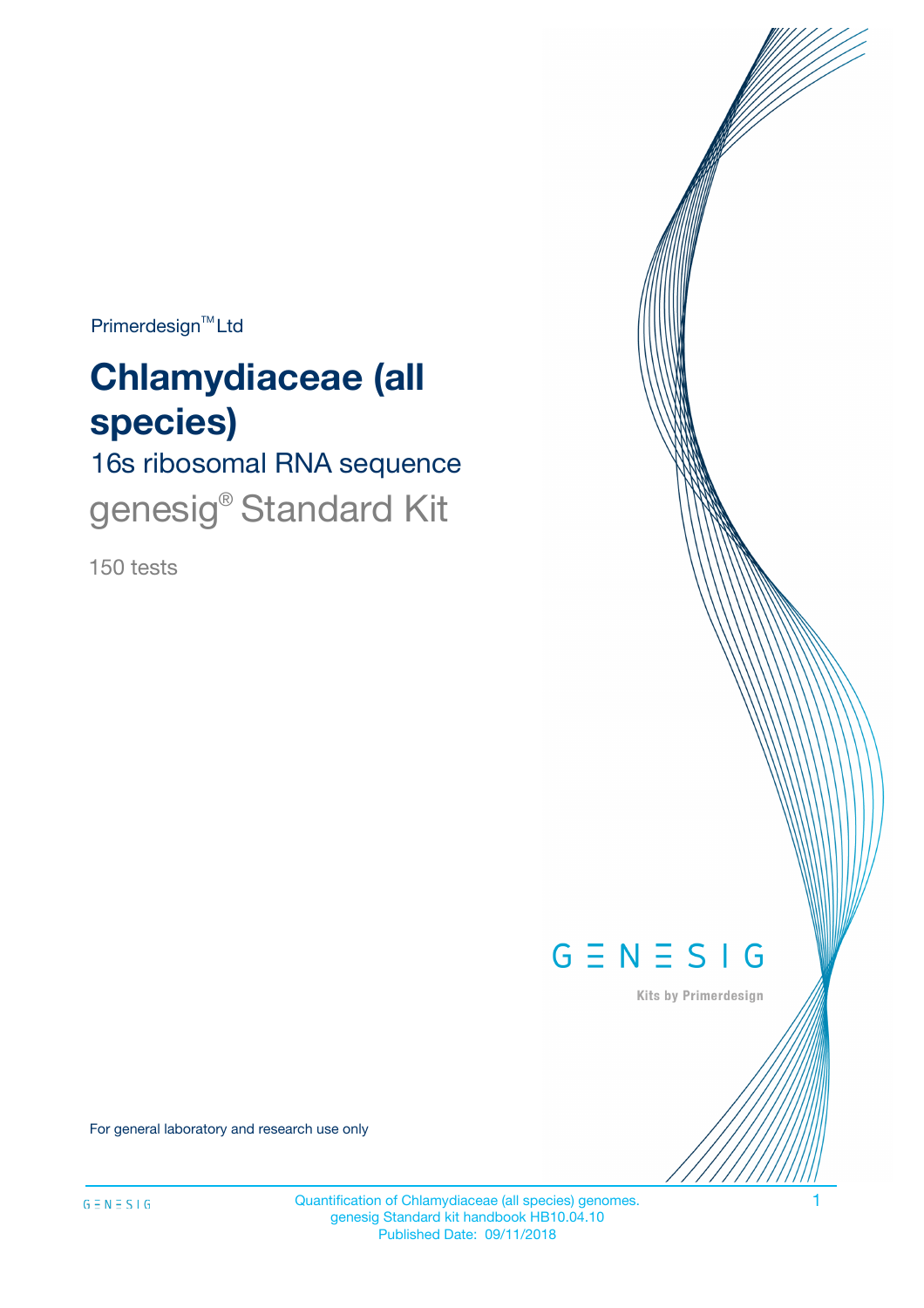## Introduction to Chlamydiaceae (all species)

The bacterial family, Chlamydiaceae, contains two genera of closely related, Gram-negative pathogens. They are all aerobic, non-motile bacterium with a coccoid or rod-shaped cell body. The genus Chlamydia contains three species: Chlamydia muridarum, C. suis and C. trachomatis. The latter of which infects humans while the other species infect mice and swine respectively. The second genus, Chlamydophila represents the species Chlamydophila pneumoniae, C. pecorum, C. psittaci, C. abortus, C. felis and C. caviae. All species of the Chlamydiaceae family are around 0.1µm-0.8µm in length with genomes of approximately 1Mbp length in a circular arrangement usually with one plasmid.

All species within this family are obligate pathogens, and are metabolically inert outside of a host. Upon infection of a host, the dispersal form of the bacterium, known as elementary bodies, attach to the host cells and are subsequently engulfed by phagocytosis. Once within the cell, the elementary bodies transform into reticulate bodies which undergo binary fission in the host cells' inclusion bodies to gives rise to new elementary bodies which are then released by cell lysis allowing for spread and infection of new host cells.

Each species target specific hosts and can cause a range of illnesses that vary between host species.

The most commonly known species is C. trachomatis, the causative agent of Chlamydia, the sexually transmitted disease. This bacterium can also be transmitted from mother to child during pregnancy and infect the eyes causing conjunctivitis. The genital infection causes urethritis, epididymitis and prostatitis in males and Pelvic Inflammatory Disease (PID) in females with an increased risk of contracting HIV. Transmission of the bacteria occurs via contact with infected bodily fluids which then infect mucosal membranes. The infection can be treated with a course of antibiotics.

Sexually transmitted infections in females are most often asymptomatic, but can manifest in chronic pain of the pelvic region, vaginal bleeding and painful urination. Infection of the ovaries, fallopian tubes or uterus causes Pelvic Inflammatory Disease (PID) which can lead to difficulties in conceiving, increased risk of ectopic pregnancy or infertility. Infections in males are more likely to be symptomatic, causing painful urination, discharge from the penis and swollen testicles and may eventually causes infertility if left untreated.

Eye infections that cause conjunctivitis or trachomas are thought to cause up to 15% of cases of blindness and C. trachomatis is therefore an important pathogen in this area.

Chlamydia muridarum causes pharyngitis, bronchitis, and pneumonitis in infected mice and hamsters and is most likely to be transmitted via contact with infected bodily fluids. While Chlamydia suis causes enteritis, pneumonia and conjunctivitis in infected swine and is likely to be transmitted in the same way.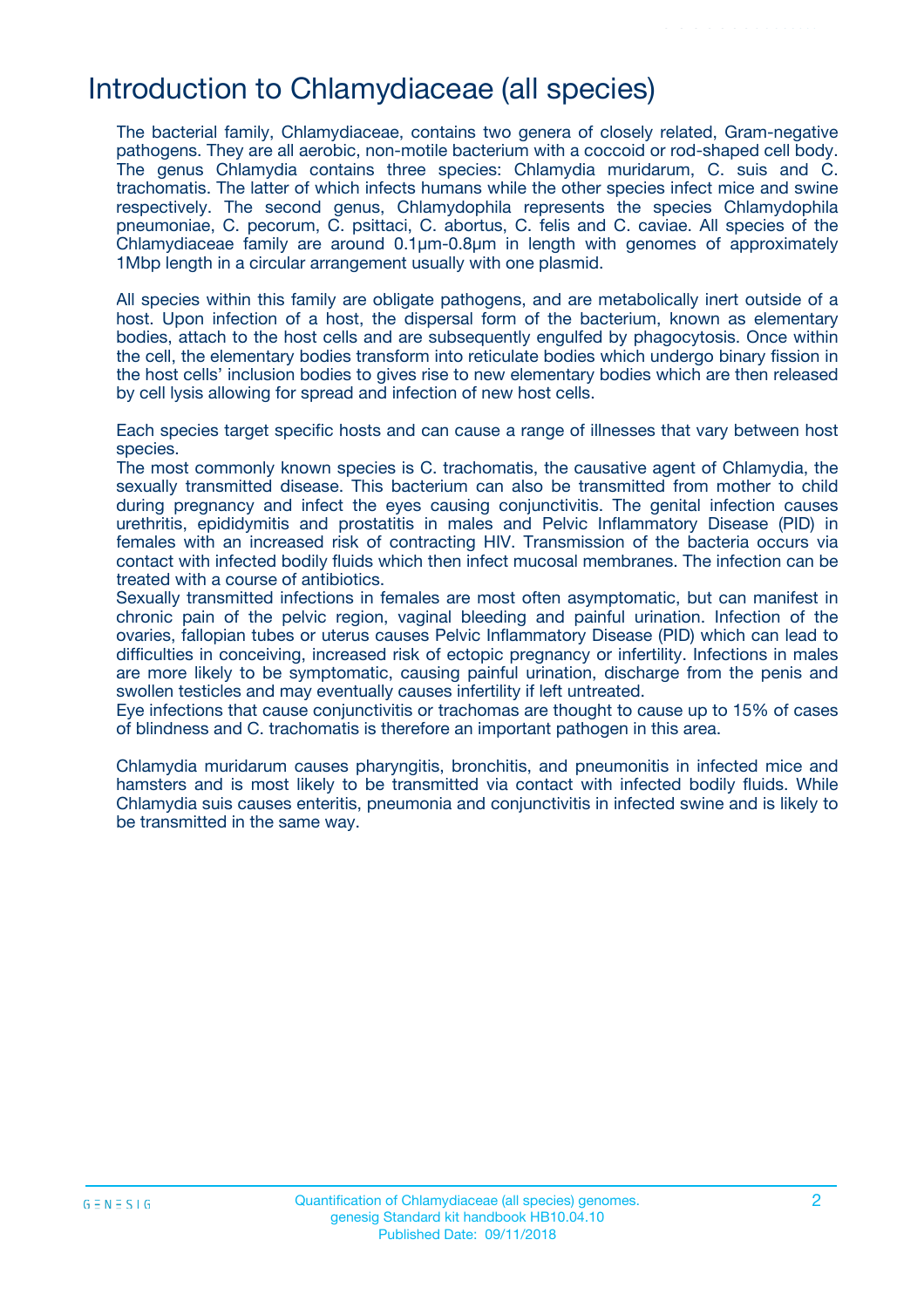

The Primerdesign genesig Kit for Chlamydiaceae (all species) (Chlamydia) genomes is designed for the in vitro quantification of Chlamydia genomes. The kit is designed to have a broad detection profile. Specifically, the primers represent 100% homology with over 95% of the NCBI database reference sequences available at the time of design.

The dynamics of genetic variation means that new sequence information may become available after the initial design. Primerdesign periodically reviews the detection profiles of our kits and when required releases new versions.

This kit is based on a paper by Wons et. al (2017):

Wons J, Meiller R, Bergua A, Bogdan C, Geißdörfer W. Follicular Conjunctivitis due to Chlamydia felis—Case Report, Review of the Literature and Improved Molecular Diagnostics. Frontiers in Medicine. 2017;4:105. doi:10.3389/fmed.2017.00105.

If you require further information, or have a specific question about the detection profile of this kit then please send an e.mail to enquiry@primerdesign.co.uk and our bioinformatics team will answer your question.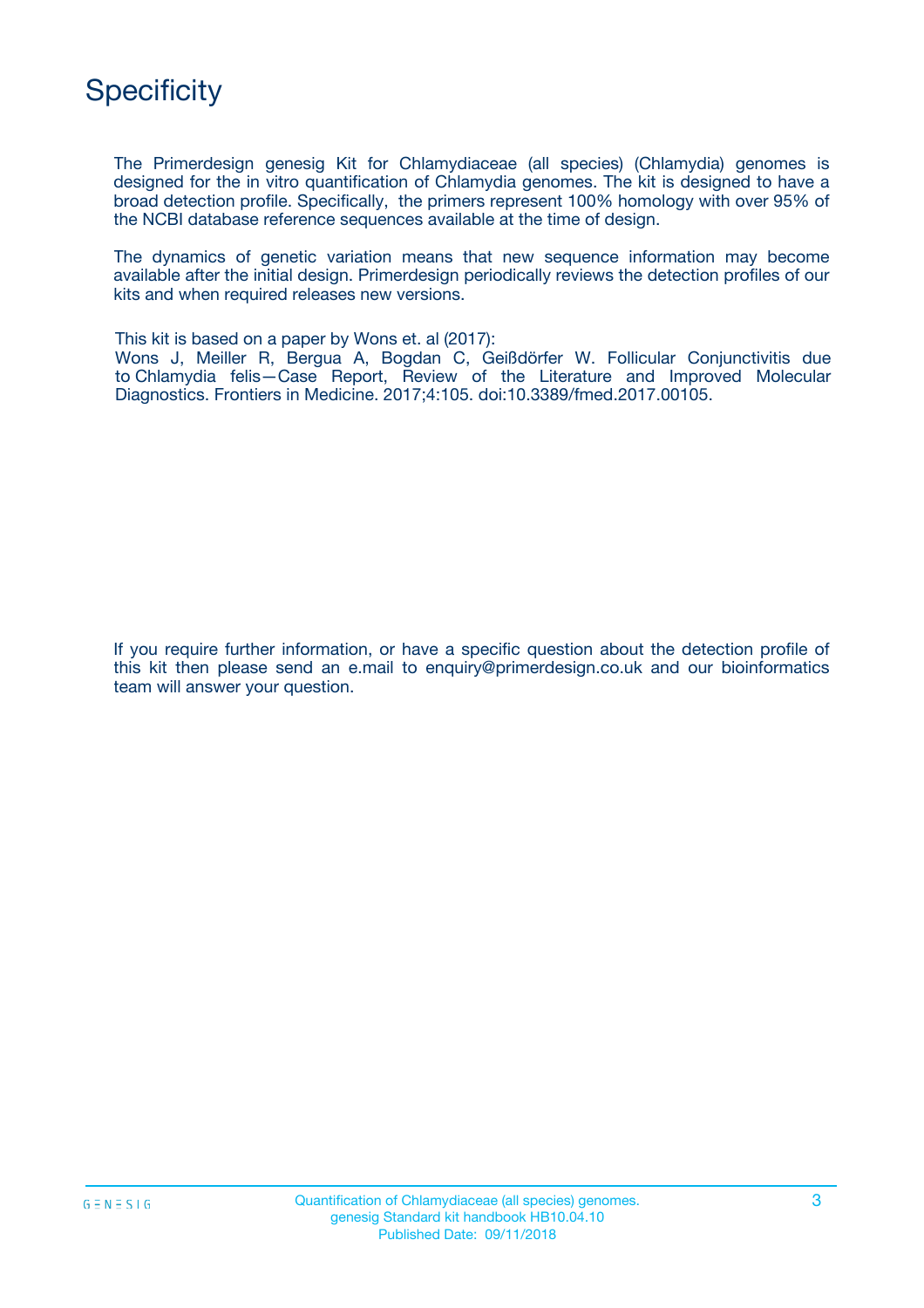# Kit contents

- **Chlamydia specific primer/probe mix (150 reactions BROWN)** FAM labelled
- **Chlamydia positive control template (for Standard curve RED)**
- **RNase/DNase free water (WHITE)** for resuspension of primer/probe mixes
- **Template preparation buffer (YELLOW)** for resuspension of positive control template and standard curve preparation

# Reagents and equipment to be supplied by the user

#### **Real-time PCR Instrument**

#### **Extraction kit**

This kit is recommended for use with genesig Easy DNA/RNA extraction kit. However, it is designed to work well with all processes that yield high quality RNA and DNA with minimal PCR inhibitors.

#### **oasig**TM **lyophilised or Precision**®**PLUS 2X qPCR Master Mix**

This kit is intended for use with oasig or PrecisionPLUS2X qPCR Master Mix.

**Pipettors and Tips**

**Vortex and centrifuge**

**Thin walled 1.5 ml PCR reaction tubes**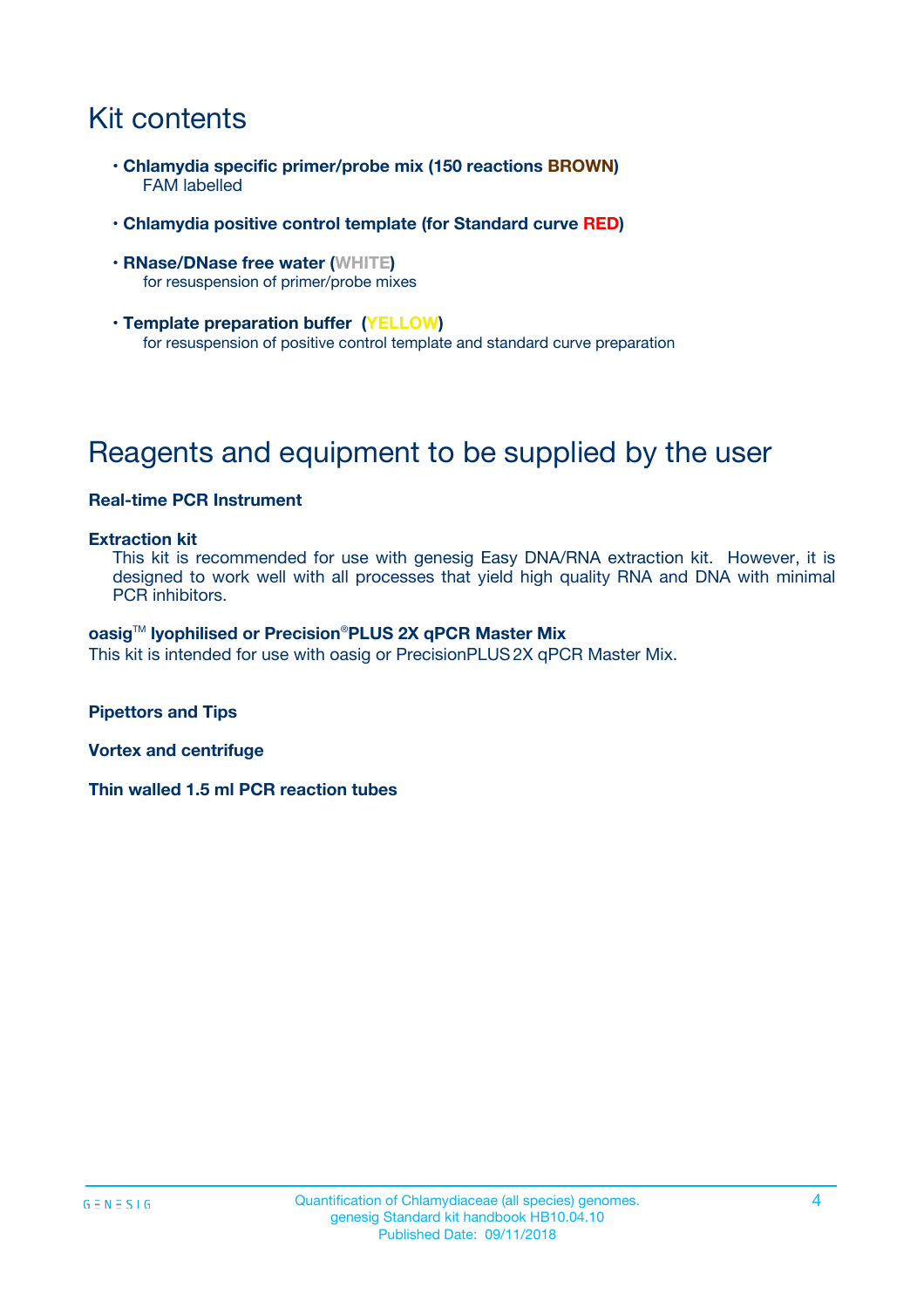### Kit storage and stability

This kit is stable at room temperature but should be stored at -20ºC on arrival. Once the lyophilised components have been resuspended they should not be exposed to temperatures above -20°C for longer than 30 minutes at a time and unnecessary repeated freeze/thawing should be avoided. The kit is stable for six months from the date of resuspension under these circumstances.

If a standard curve dilution series is prepared this can be stored frozen for an extended period. If you see any degradation in this serial dilution a fresh standard curve can be prepared from the positive control.

Primerdesign does not recommend using the kit after the expiry date stated on the pack.

### Suitable sample material

All kinds of sample material suited for PCR amplification can be used. Please ensure the samples are suitable in terms of purity, concentration, and DNA integrity. Always run at least one negative control with the samples. To prepare a negative-control, replace the template DNA sample with RNase/DNase free water.

### Dynamic range of test

Under optimal PCR conditions genesig Chlamydia detection kits have very high priming efficiencies of >95% and can detect less than 100 copies of target template.

### Notices and disclaimers

This product is developed, designed and sold for research purposes only. It is not intended for human diagnostic or drug purposes or to be administered to humans unless clearly expressed for that purpose by the Food and Drug Administration in the USA or the appropriate regulatory authorities in the country of use. During the warranty period Primerdesign genesig detection kits allow precise and reproducible data recovery combined with excellent sensitivity. For data obtained by violation to the general GLP guidelines and the manufacturer's recommendations the right to claim under guarantee is expired. PCR is a proprietary technology covered by several US and foreign patents. These patents are owned by Roche Molecular Systems Inc. and have been sub-licensed by PE Corporation in certain fields. Depending on your specific application you may need a license from Roche or PE to practice PCR. Additional information on purchasing licenses to practice the PCR process may be obtained by contacting the Director of Licensing at Roche Molecular Systems, 1145 Atlantic Avenue, Alameda, CA 94501 or Applied Biosystems business group of the Applera Corporation, 850 Lincoln Centre Drive, Foster City, CA 94404. In addition, the 5' nuclease assay and other homogeneous amplification methods used in connection with the PCR process may be covered by U.S. Patents 5,210,015 and 5,487,972, owned by Roche Molecular Systems, Inc, and by U.S. Patent 5,538,848, owned by The Perkin-Elmer Corporation.

### Trademarks

Primerdesign™ is a trademark of Primerdesign Ltd.

genesig $^\circledR$  is a registered trademark of Primerdesign Ltd.

The PCR process is covered by US Patents 4,683,195, and 4,683,202 and foreign equivalents owned by Hoffmann-La Roche AG. BI, ABI PRISM® GeneAmp® and MicroAmp® are registered trademarks of the Applera Genomics (Applied Biosystems Corporation). BIOMEK® is a registered trademark of Beckman Instruments, Inc.; iCycler™ is a registered trademark of Bio-Rad Laboratories, Rotor-Gene is a trademark of Corbett Research. LightCycler™ is a registered trademark of the Idaho Technology Inc. GeneAmp®, TaqMan® and AmpliTaqGold® are registered trademarks of Roche Molecular Systems, Inc., The purchase of the Primerdesign reagents cannot be construed as an authorization or implicit license to practice PCR under any patents held by Hoffmann-LaRoche Inc.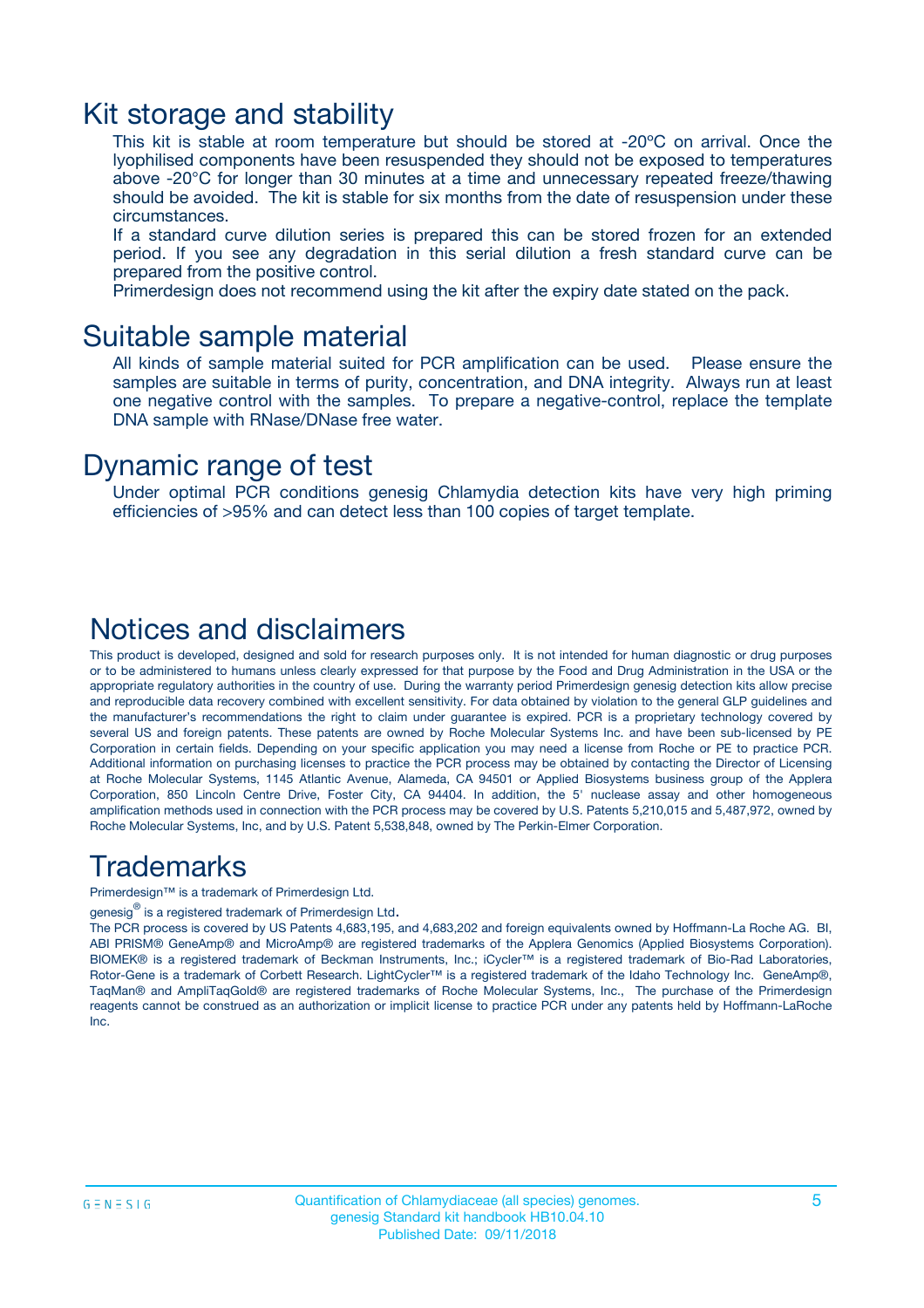## Principles of the test

#### **Real-time PCR**

A Chlamydia specific primer and probe mix is provided and this can be detected through the FAM channel.

The primer and probe mix provided exploits the so-called TaqMan® principle. During PCR amplification, forward and reverse primers hybridize to the Chlamydia DNA. A fluorogenic probe is included in the same reaction mixture which consists of a DNA probe labeled with a 5`-dye and a 3`-quencher. During PCR amplification, the probe is cleaved and the reporter dye and quencher are separated. The resulting increase in fluorescence can be detected on a range of qPCR platforms.

#### **Positive control**

For copy number determination and as a positive control for the PCR set up, the kit contains a positive control template. This can be used to generate a standard curve of Chlamydia copy number / Cq value. Alternatively the positive control can be used at a single dilution where full quantitative analysis of the samples is not required. Each time the kit is used, at least one positive control reaction must be included in the run. A positive result indicates that the primers and probes for detecting the target Chlamydia gene worked properly in that particular experimental scenario. If a negative result is obtained the test results are invalid and must be repeated. Care should be taken to ensure that the positive control does not contaminate any other kit component which would lead to false-positive results. This can be achieved by handling this component in a Post PCR environment. Care should also be taken to avoid cross-contamination of other samples when adding the positive control to the run. This can be avoided by sealing all other samples and negative controls before pipetting the positive control into the positive control well.

#### **Negative control**

To validate any positive findings a negative control reaction should be included every time the kit is used. For this reaction the RNase/DNase free water should be used instead of template. A negative result indicates that the reagents have not become contaminated while setting up the run.

Chlamydia DNA is known to be highly prevalent within the air and environment generally and the negative control may therefore give a late positive signal due to environmental contamination. The interpretation of results section of this handbook gives guidance on how to interpret results where environmental contamination is evident.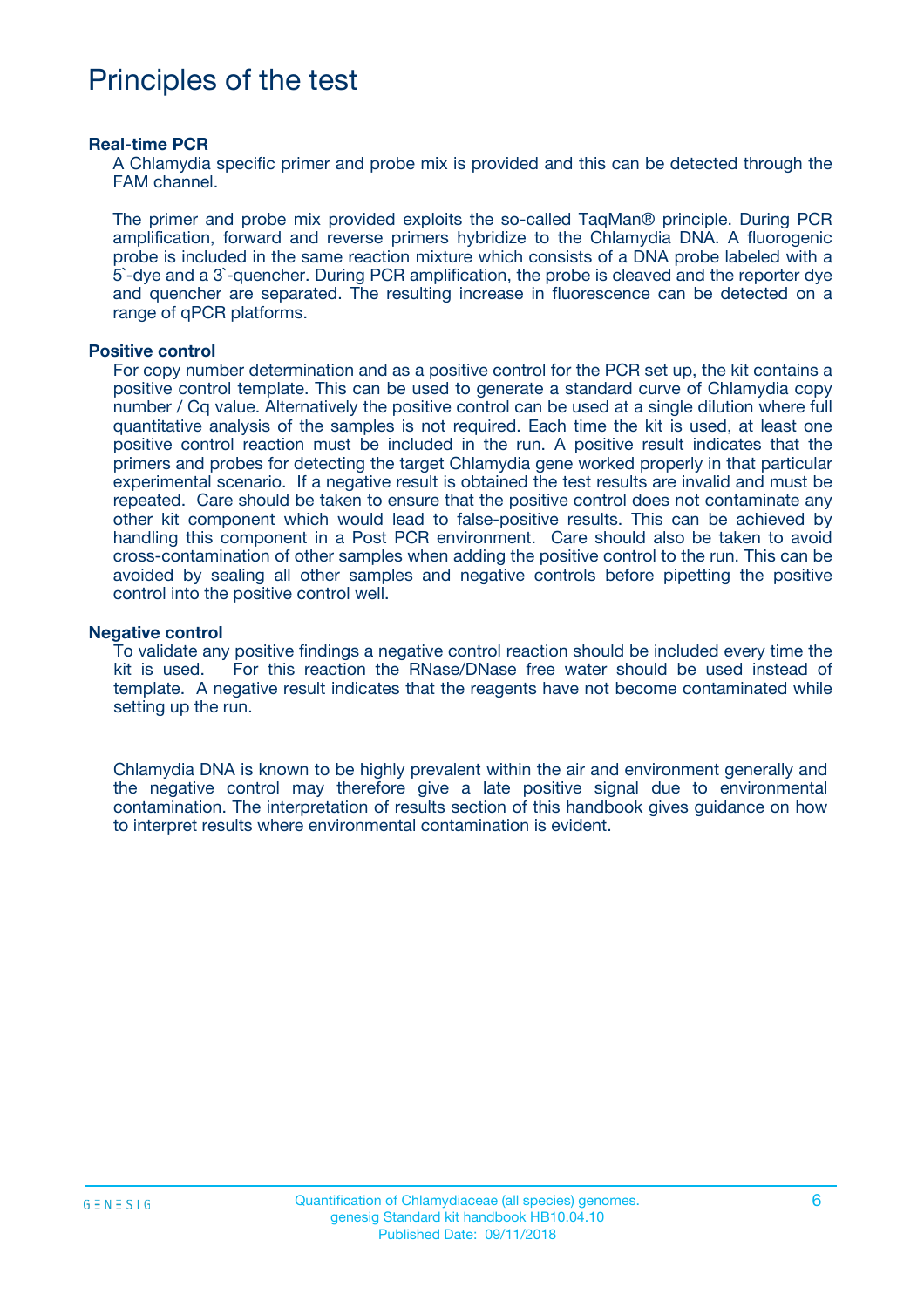## Resuspension protocol

To minimize the risk of contamination with foreign DNA, we recommend that all pipetting be performed in a PCR clean environment. Ideally this would be a designated PCR lab or PCR cabinet. Filter tips are recommended for all pipetting steps.

#### **1. Pulse-spin each tube in a centrifuge before opening.**

This will ensure lyophilised primer and probe mix is in the base of the tube and is not spilt upon opening the tube.

**2. Resuspend the kit components in the RNase/DNase free water supplied, according to the table below.**

To ensure complete resuspension, vortex each tube thoroughly.

| Component - resuspend in water     | Volume |
|------------------------------------|--------|
| <b>Pre-PCR pack</b>                |        |
| Chlamydia primer/probe mix (BROWN) | 165 µl |

### **3. Resuspend the positive control template in the template preparation buffer supplied, according to the table below:**

To ensure complete resuspension, vortex the tube thoroughly.

| Component - resuspend in template preparation buffer | <b>Nolume</b> |
|------------------------------------------------------|---------------|
| <b>Post-PCR heat-sealed foil</b>                     |               |
| Chlamydia Positive Control Template (RED) *          | 500 µl        |

\* This component contains high copy number template and is a VERY significant contamination risk. It must be opened and handled in a separate laboratory environment, away from the other components.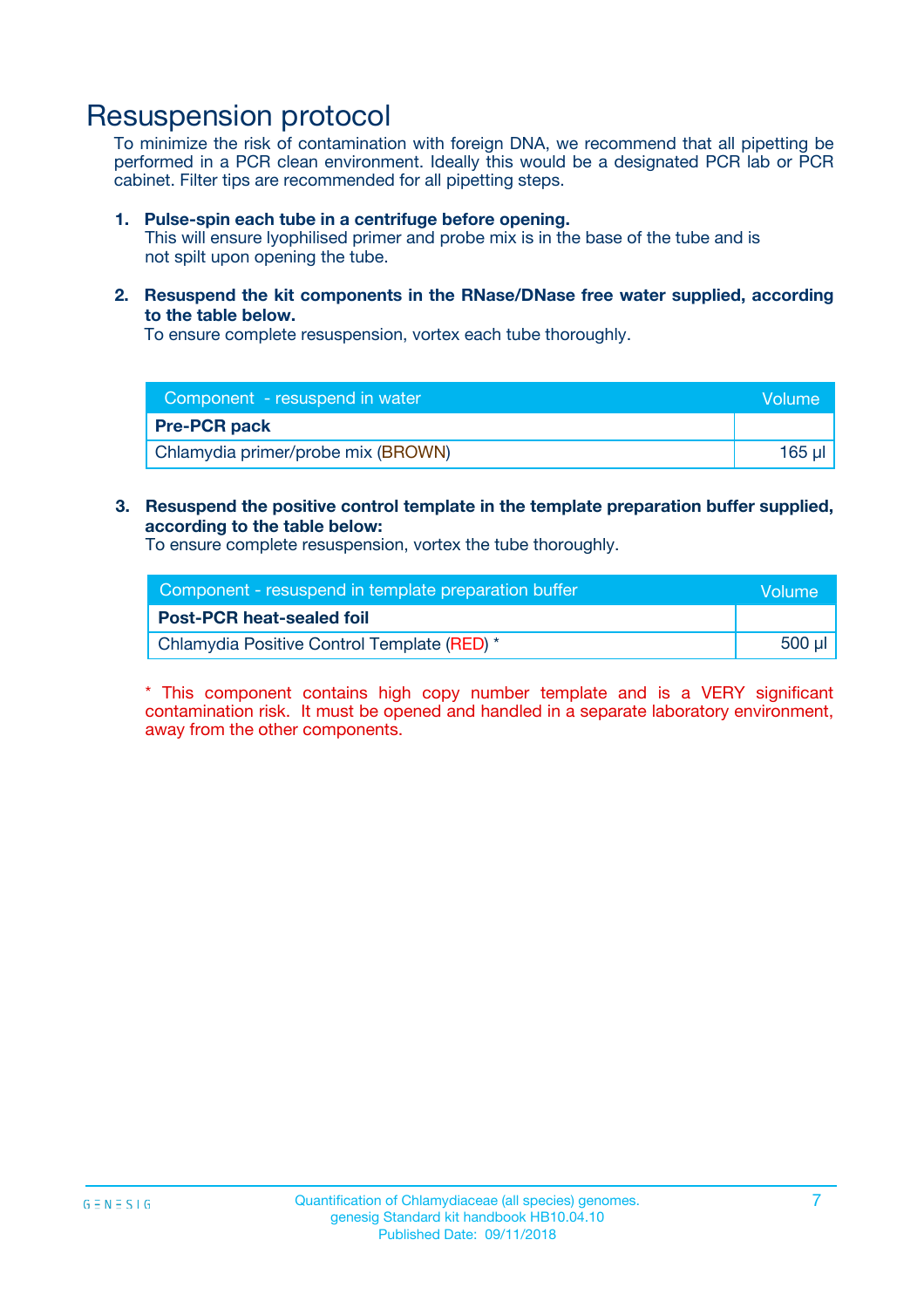# qPCR detection protocol

**1. For each DNA sample prepare a reaction mix according to the table below:** Include sufficient reactions for positive and negative controls.

| Component                                 | Volume           |
|-------------------------------------------|------------------|
| oasig or PrecisionPLUS 2X qPCR Master Mix | 10 $\mu$         |
| Chlamydia primer/probe mix (BROWN)        | 1 $\mu$          |
| <b>RNase/DNase free water (WHITE)</b>     | $4 \mu$          |
| <b>Final Volume</b>                       | 15 <sub>ul</sub> |

- **2. Pipette 15µl of this mix into each well according to your qPCR experimental plate set up.**
- **3. Prepare DNA templates for each of your samples.**
- **4. Pipette 5µl of DNA template into each well, according to your experimental plate set up.**

For negative control wells use 5µl of RNase/DNase free water. The final volume in each well is 20µl.

**5. If a standard curve is included for quantitative analysis, prepare a reaction mix according to the table below:**

| Component                                 | Volume     |
|-------------------------------------------|------------|
| oasig or PrecisionPLUS 2X qPCR Master Mix | $10 \mu$   |
| Chlamydia primer/probe mix (BROWN)        | 1 µI       |
| <b>RNase/DNase free water (WHITE)</b>     | $4 \mu$    |
| <b>Final Volume</b>                       | $15$ $\mu$ |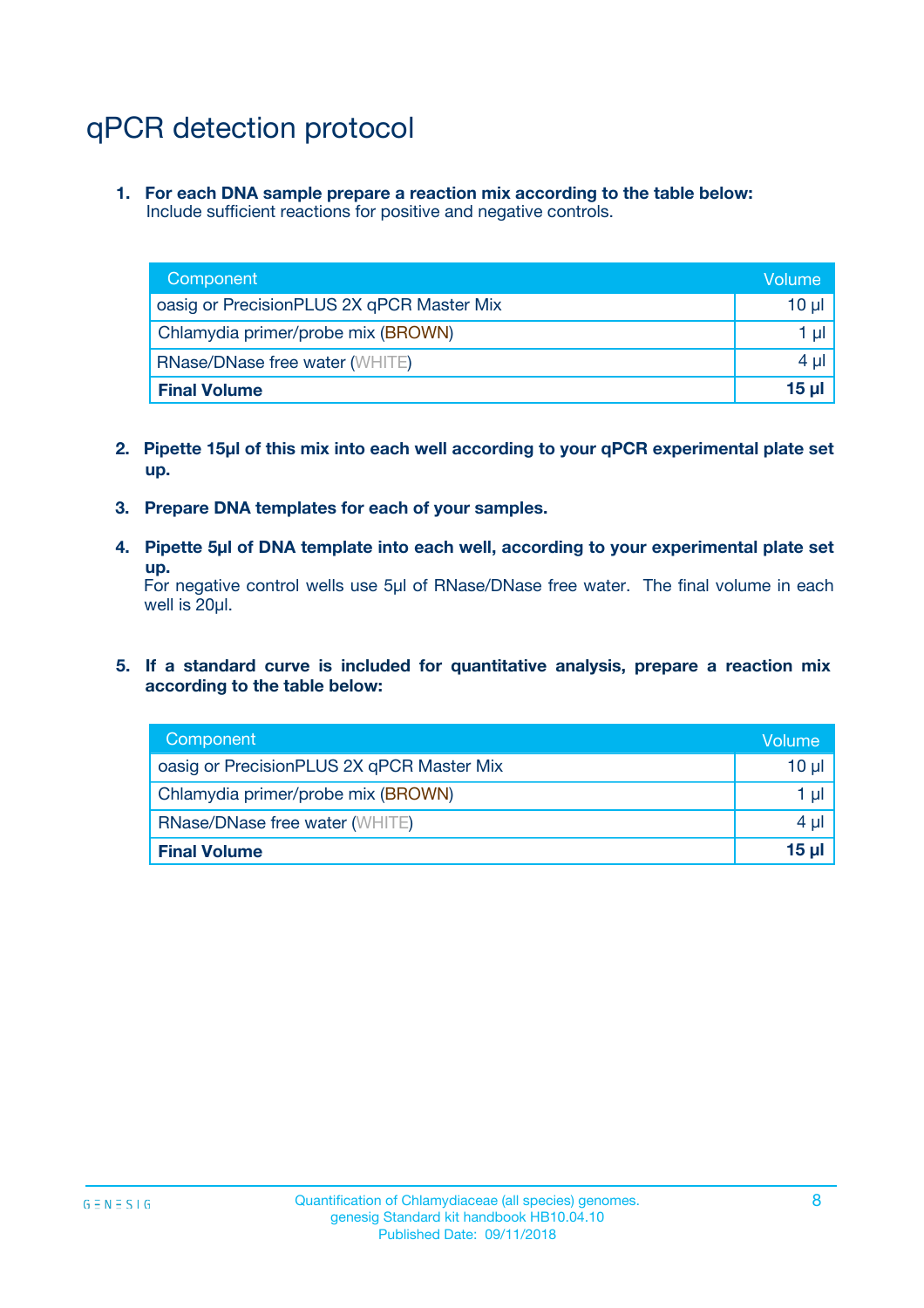### **6. Preparation of a standard curve dilution series.**

- 1) Pipette 90µl of template preparation buffer into 5 tubes and label 2-6
- 2) Pipette 10µl of Positive Control Template (RED) into tube 2
- 3) Vortex thoroughly
- 4) Change pipette tip and pipette 10µl from tube 2 into tube 3
- 5) Vortex thoroughly

Repeat steps 4 and 5 to complete the dilution series

| <b>Standard Curve</b>         | <b>Copy Number</b>     |
|-------------------------------|------------------------|
| Tube 1 Positive control (RED) | $2 \times 10^5$ per µl |
| Tube 2                        | $2 \times 10^4$ per µl |
| Tube 3                        | $2 \times 10^3$ per µl |
| Tube 4                        | $2 \times 10^2$ per µl |
| Tube 5                        | 20 per µl              |
| Tube 6                        | $2$ per $\mu$          |

7. Pipette 5µl of standard template into each well for the standard curve according to your experimental plate set up.

The final volume in each well is 20µl.

# qPCR amplification protocol

Amplification conditions using oasig or PrecisionPLUS2X qPCR Master Mix.

|             | <b>Step</b>       | <b>Time</b>     | <b>Temp</b>    |
|-------------|-------------------|-----------------|----------------|
|             | Enzyme activation | 2 min           | $95^{\circ}$ C |
| Cycling x50 | Denaturation      | 10 <sub>s</sub> | 95 $°C$        |
|             | DATA COLLECTION * | 60 s            | 60 °C          |

\* Fluorogenic data should be collected during this step through the FAM channel